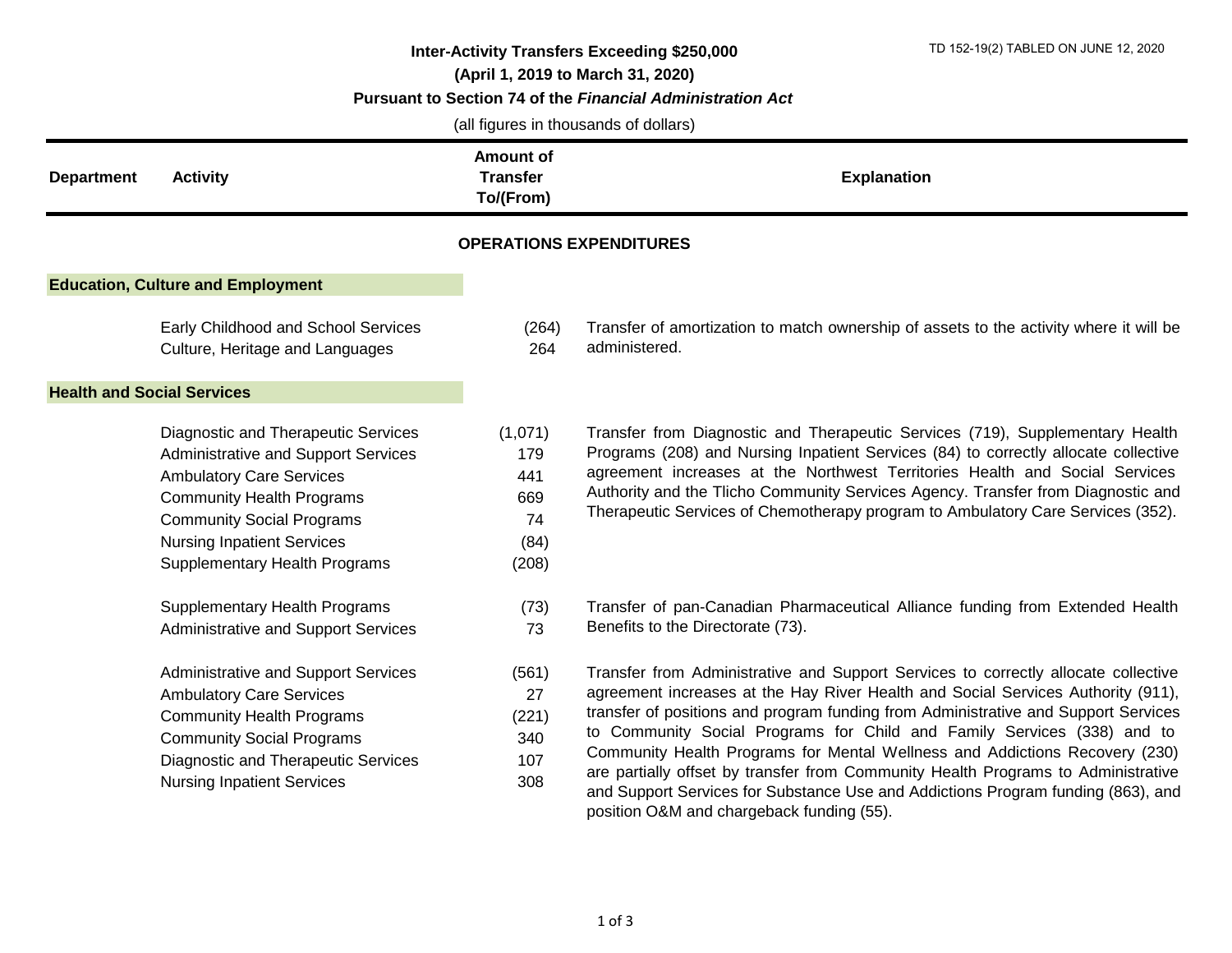| <b>Inter-Activity Transfers Exceeding \$250,000</b><br>(April 1, 2019 to March 31, 2020)<br>Pursuant to Section 74 of the Financial Administration Act<br>(all figures in thousands of dollars) |                                                       |  |                                           |                                                                                                                                                                                                                                   |  |  |  |  |  |
|-------------------------------------------------------------------------------------------------------------------------------------------------------------------------------------------------|-------------------------------------------------------|--|-------------------------------------------|-----------------------------------------------------------------------------------------------------------------------------------------------------------------------------------------------------------------------------------|--|--|--|--|--|
| <b>Department</b>                                                                                                                                                                               | <b>Activity</b>                                       |  | Amount of<br><b>Transfer</b><br>To/(From) | <b>Explanation</b>                                                                                                                                                                                                                |  |  |  |  |  |
| <b>OPERATIONS EXPENDITURES (continued)</b>                                                                                                                                                      |                                                       |  |                                           |                                                                                                                                                                                                                                   |  |  |  |  |  |
|                                                                                                                                                                                                 | <b>Environment and Natural Resources</b>              |  |                                           |                                                                                                                                                                                                                                   |  |  |  |  |  |
|                                                                                                                                                                                                 | Wildlife<br>Corporate Management<br>Forest Management |  | (450)<br>200<br>250                       | Transfer from Wildlife for the Barren Ground Caribou Conservation and Recovery-<br>Wolf Incentive Program, and for the Wekweeti Fire Crew and Fire Science<br>Research program to the activities where they will be administered. |  |  |  |  |  |
| <b>Infrastructure</b>                                                                                                                                                                           |                                                       |  |                                           |                                                                                                                                                                                                                                   |  |  |  |  |  |
|                                                                                                                                                                                                 | <b>Regional Operations</b>                            |  | (2,560)                                   | Transfer of Regional Property Management Officer and the new Stanton Hospital                                                                                                                                                     |  |  |  |  |  |

Asset Management 2,560

utility budget to the activity where they will be administered.